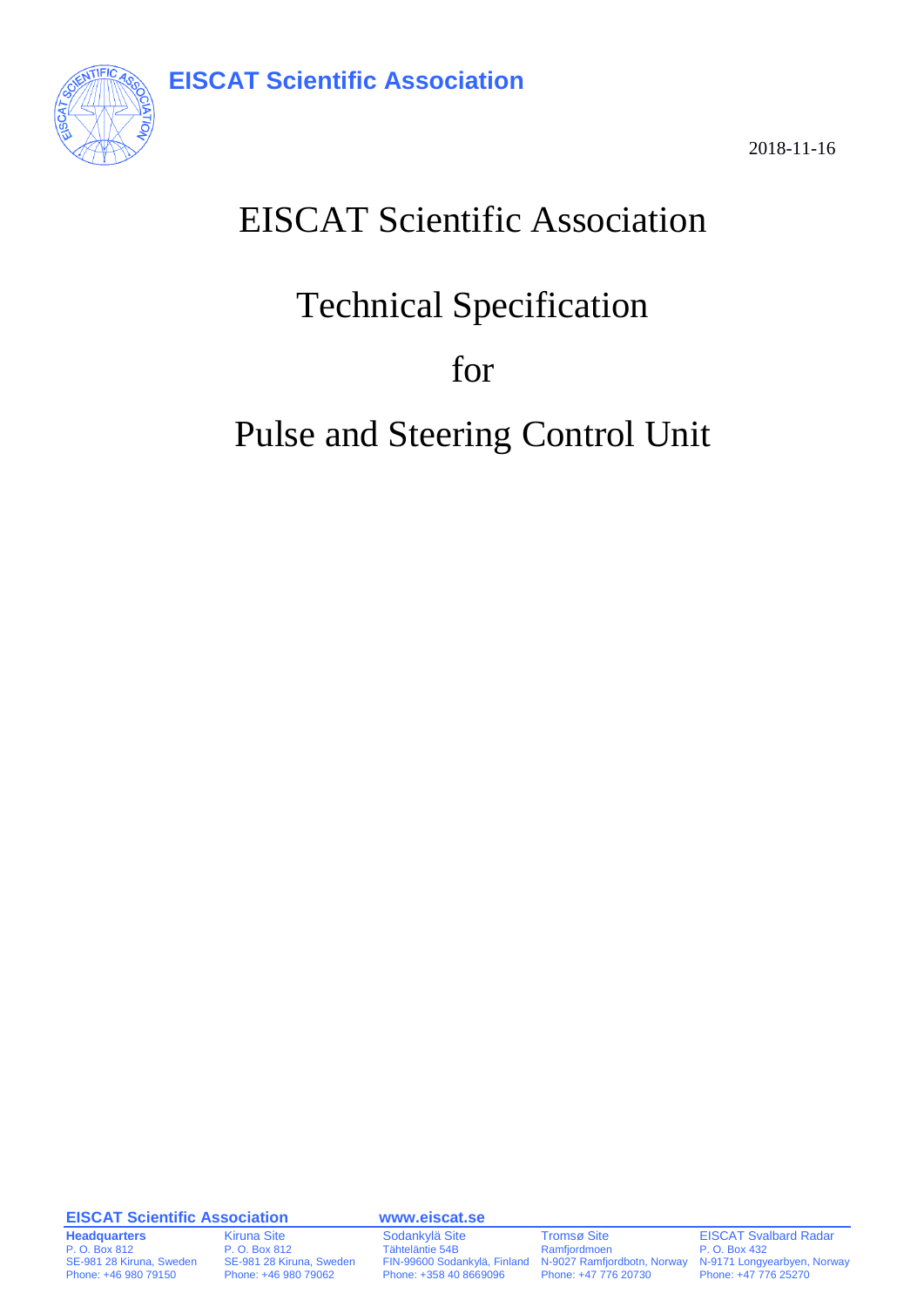

#### **CHANGE RECORD**

| <b>Version</b> |                | <b>Date</b> | <b>Changed paragraphs</b> | <b>Remarks</b>               |
|----------------|----------------|-------------|---------------------------|------------------------------|
| <b>Issue</b>   | <b>Rev</b>     |             |                           |                              |
|                | $\overline{0}$ | 2018-10-11  |                           | New Document                 |
| 1              |                | 2018-11-16  | Updates                   | Finalised for EOI. Published |
|                |                |             |                           |                              |
|                |                |             |                           |                              |
|                |                |             |                           |                              |
|                |                |             |                           |                              |
|                |                |             |                           |                              |
|                |                |             |                           |                              |

#### **EISCAT Scientific Association www.eiscat.se**

**Headquarters** Kiruna Site Sodankylä Site Tromsø Site EISCAT Svalbard Radar<br>
P. O. Box 812 P. O. Box 812 Tähteläntie 54B Ramfjordmoen P. O. Box 432 Phone: +46 980 79150 Phone: +46 980 79062 Phone: +358 40 8669096 Phone: +47 776 20730 Phone: +47 776 25270

P. O. Box 812<br>
P. O. Box 812<br>
P. O. Box 812<br>
P. O. Box 812<br>
P. O. Box 812<br>
P. O. Box 812<br>
P. O. Box 812<br>
P. O. Box 812<br>
P. O. Box 812<br>
P. O. Box 812<br>
P. O. Box 812<br>
P. O. Box 812<br>
P. O. Box 812<br>
P. O. Box 812<br>
P. O. Box 81 SE-981 28 Kiruna, Sweden SE-981 28 Kiruna, Sweden FIN-99600 Sodankylä, Finland N-9027 Ramfjordbotn, Norway N-9171 Longyearbyen, Norway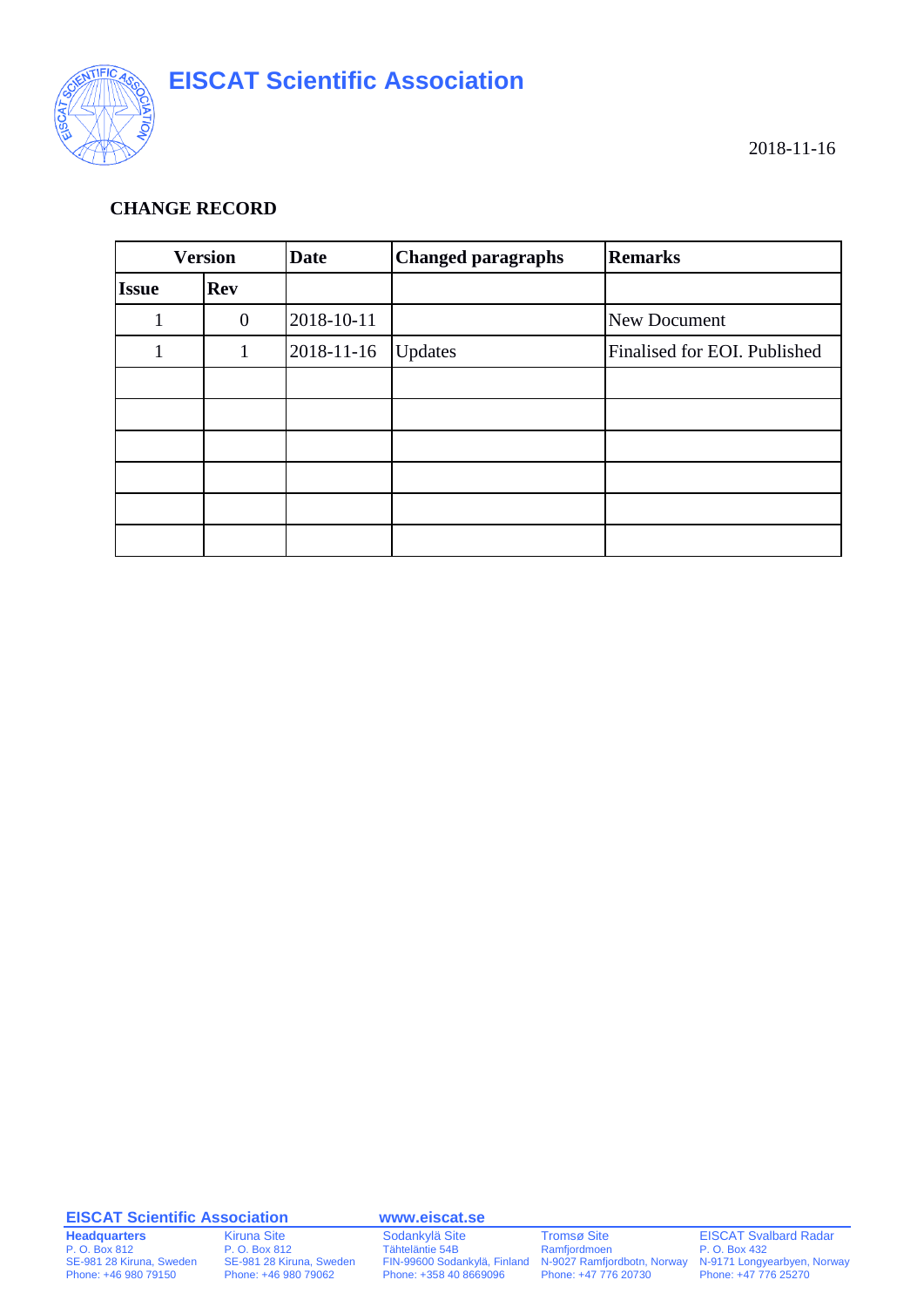

#### $2018 - 11 - 16$

### **Table of Contents**

| 2. |  |
|----|--|
|    |  |
| 3. |  |
|    |  |
|    |  |
|    |  |
|    |  |
|    |  |
|    |  |
|    |  |
|    |  |
|    |  |
|    |  |
|    |  |
|    |  |

#### **EISCAT Scientific Association**

**Headquarters** P. O. Box 812<br>SE-981 28 Kiruna, Sweden<br>Phone: +46 980 79150 **Kiruna Site** P. O. Box 812 SE-981 28 Kiruna, Sweden<br>Phone: +46 980 79062 www.eiscat.se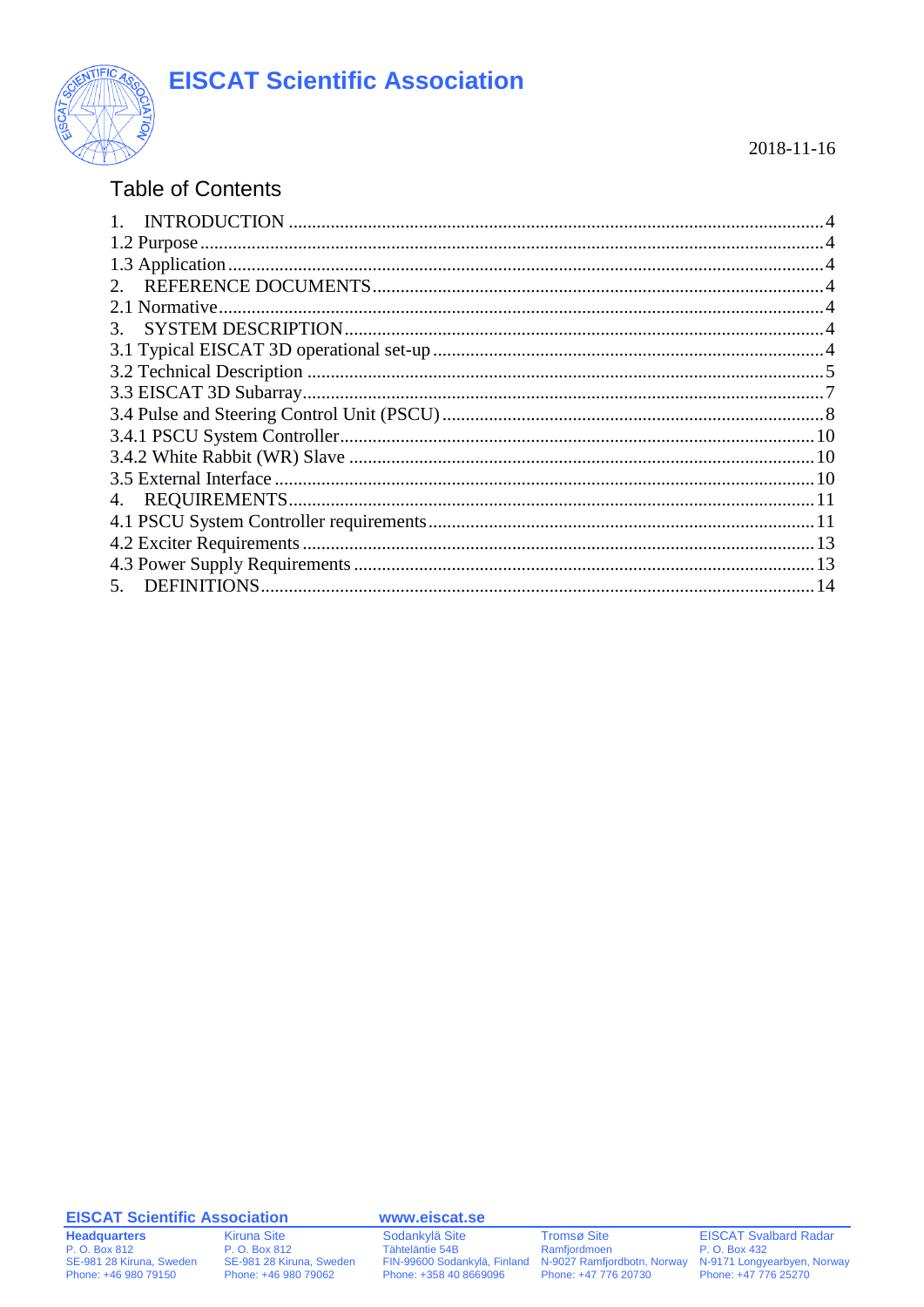

#### <span id="page-3-0"></span>**1. INTRODUCTION**

The EISCAT Scientific Association, also called "EISCAT" throughout this document, conducts research on the lower, middle and upper atmosphere, and ionosphere using the incoherent scatter radar technique. EISCAT is implementing a project called EISCAT\_3D where the final product is a new, multi-static radar system, the EISCAT\_3D, which will be a next generation incoherent scatter radar capable of providing 3D monitoring of the atmosphere and ionosphere.

#### <span id="page-3-1"></span>*1.2 Purpose*

The purpose of this document is to describe the technical requirements for the Pulse and Steering Control Unit.

#### <span id="page-3-2"></span>*1.3 Application*

The document is used as the technical specification for the procurement of the Pulse and Steering Control Unit. Note that this document describes logical interfaces and that the actual system design is up to the vendor. Both the text-based requirements and the diagrams shall be considered as requirements *(with prefixes SS\_PSCU, ...)* that shall be fulfilled by the PSCU.

#### <span id="page-3-3"></span>**2. REFERENCE DOCUMENTS**

<span id="page-3-4"></span>*2.1 Normative*

| <b>STATES OF ALL AND STATES</b> |     |
|---------------------------------|-----|
| n                               | . . |
| <b>N</b> 1<br>__                |     |

#### <span id="page-3-5"></span>**3. SYSTEM DESCRIPTION**

This chapter contains the system description for Pulse and Steering Control Unit [PSCU]. The first section contains an overview of the EISCAT\_3D Subarray, and the following sections contain the detailed description of the PSCU.

#### <span id="page-3-6"></span>*3.1 Typical EISCAT 3D operational set-up*

The typical mode of operation for the EISCAT\_3D system is to make three-dimensional observations of the parameters of the ionosphere within its field of view. The way that this is implemented is as follows, shown in figure 1.

A list of different directions *(elevation and azimuth)* with respect to the core site is pre-defined. The transmitter follows this list so that each beam pulse goes in a new direction at a pre-defined UTC time. Each receiver site also has a corresponding pre-defined list identifying sets of viewing directions designed to observe the transmitter beam simultaneously at different altitudes. See the figure for a simplified example with a list of 4 transmission directions and 4 corresponding sets of 5 simultaneous receiver viewing directions at one receiver site.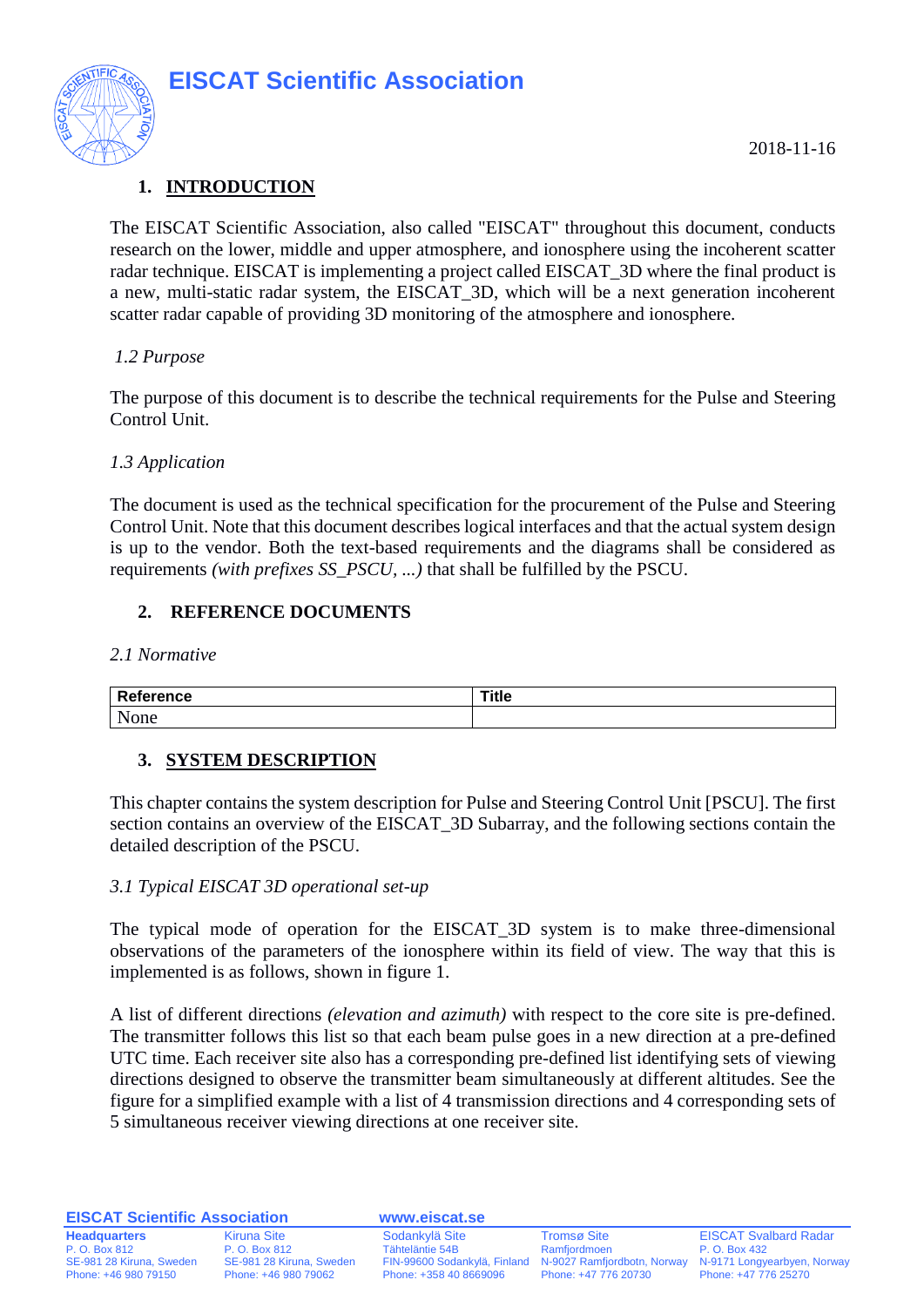

2018-11-16



*Figure1. Simplified illustration of transmitter and receiver beams.*

Thus, an EISCAT\_3D experiment requires a number of control parameter lists which are streamed to the hardware units from a higher level control system. Each list identifies a number of transmitter beam directions *(phases)* and waveforms and corresponding sets of simultaneous receiver viewing directions. The lists are also tagged with specific UTC times at whichthe directions should be activated.

Waveforms typically include coding (e.g. PSK) and pulse envelopes and are specified as IQ modulations to be applied to a carrier frequency.

#### <span id="page-4-0"></span>*3.2 Technical Description*

Overall, the EISCAT\_3D system includes around 100 Subarrays at the Skibotn, Norway, Karesuvanto, Finland and Kaiseniemi, Sweden sites. Figure 2, illustrates the different subsystems within one Subarray.

#### **EISCAT Scientific Association www.eiscat.se**

**Headquarters** Kiruna Site Sodankylä Site Tromsø Site EISCAT Svalbard Radar<br>P. O. Box 812 P. O. Box 812 Tähteläntie 54B Ramfjordmoen P. O. Box 432

Phone: +46 980 79150 Phone: +46 980 79062 Phone: +358 40 8669096 Phone: +47 776 20730 Phone: +47 776 25270

P. O. Box 812 P. O. Box 812 P. O. Box 812 P. O. Box 812 P. O. Box 432 Ramfjordmoen P. O. Box 432<br>SE-981 28 Kiruna, Sweden PIN-99600 Sodankylä, Finland N-9027 Ramfjordbotn, Norway N-9171 Longyearbyen, Norway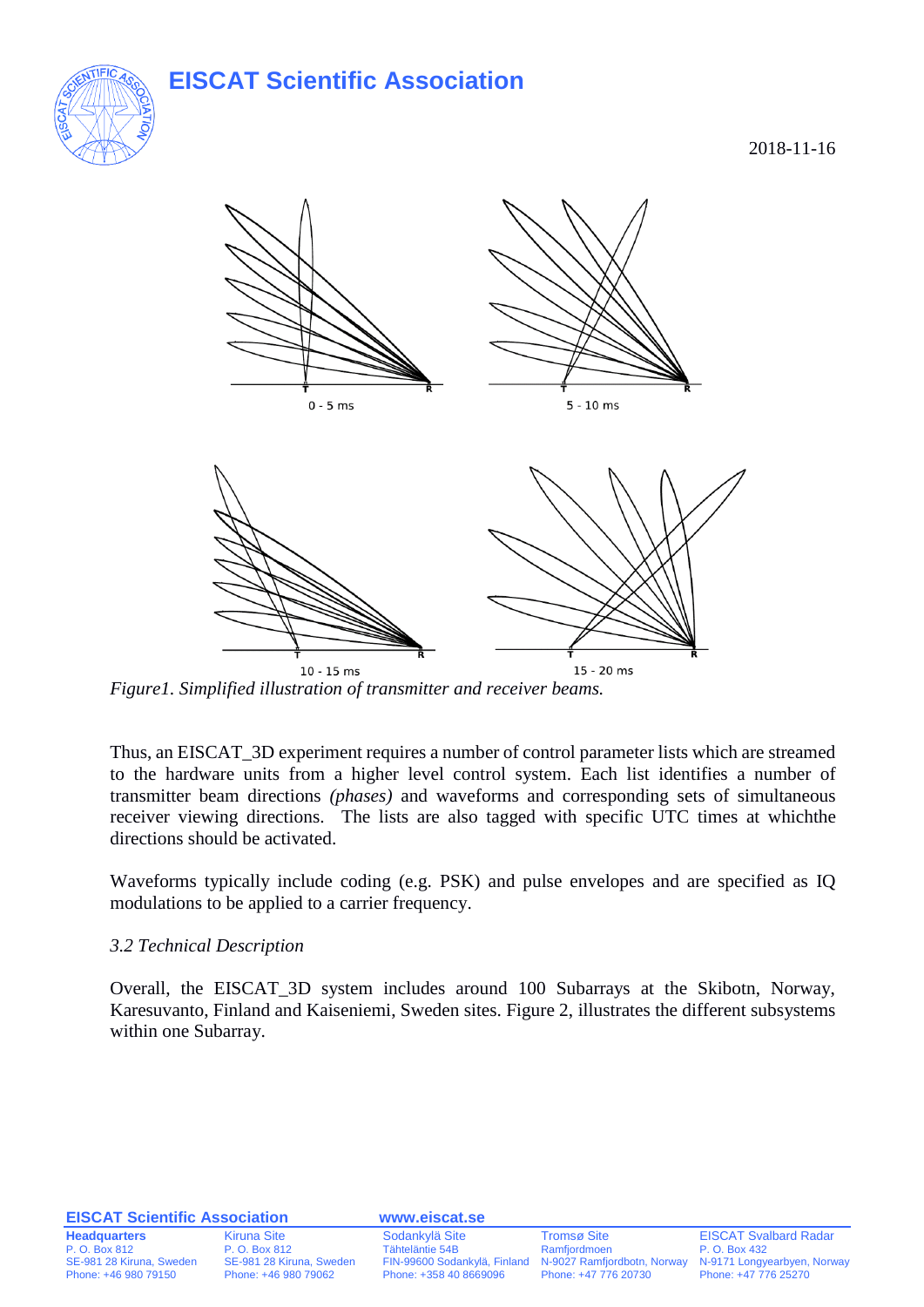

Subarray instrument container houses:

- First Stage Receiver Unit [FSRU]
- Pulse and Steering Control Unit [PSCU]
- Subarray Transmitter [SAT] consists of several Transmit Units [TU]
- Climate Monitoring Equipment [CME]



*Fig 2. The Subarray system*

Figure 2 displays the different subsystems comprising one Subarray. Note that figure 2 only displays the Subarray sub-systems. External systems *(e.g. a Computing System which is located outside of the Instrument Container)* are not displayed.

Antenna signals in each subarray are collected from a hexagonally spaced array of antennas and fed to a subarray container which is placed underneath a steel structure *("Array Structure")* which the antenna elements are also mounted on, figure 3.

#### **EISCAT Scientific Association www.eiscat.se**

**Headquarters** Kiruna Site Sodankylä Site Tromsø Site EISCAT Svalbard Radar<br>P. O. Box 812 P. O. Box 812 Tähteläntie 54B Ramfjordmoen P. O. Box 432 P. O. Box 812 P. O. Box 812 P. O. Box 812 P. O. Box 812 P. O. Box 432 Ramfjordmoen P. O. Box 432<br>SE-981 28 Kiruna, Sweden PIN-99600 Sodankylä, Finland N-9027 Ramfjordbotn, Norway N-9171 Longyearbyen, Norway

2018-11-16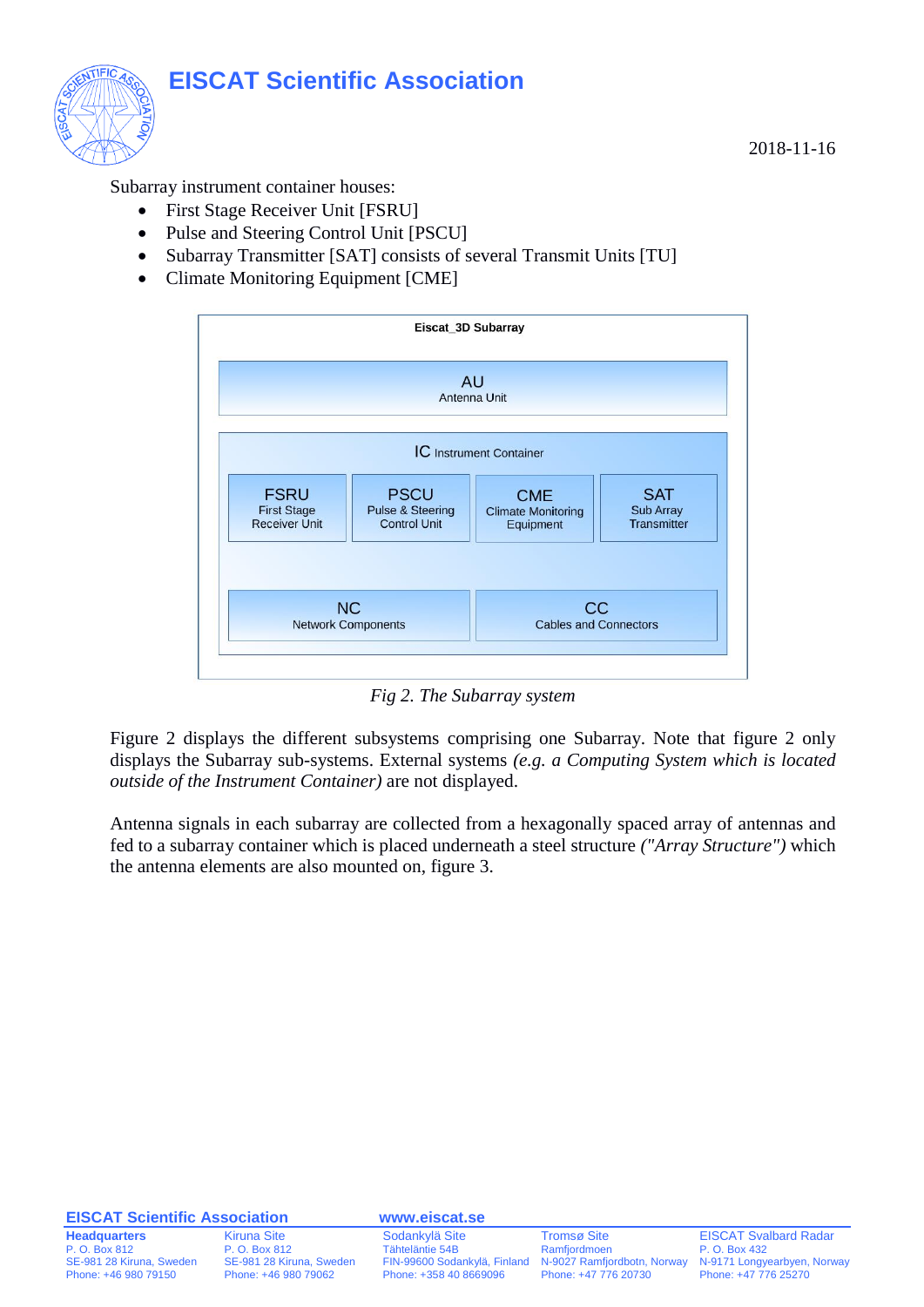

2018-11-16



*Fig 3. EISCAT 3D Subarray*

#### <span id="page-6-0"></span>*3.3 EISCAT 3D Subarray*

The Subarray consists of 91 crossed-dipole antennas, receivers, transmitters, pulse and steering control and other subsystems.



*Fig 4. Subarray Technical systems High level Overview*

Figure 4 displays a high-level overview of the technical subsystems of the subarray.

| <b>EISCAT Scientific Association</b>             |                                                  | www.eiscat.se          |                      |                                                                                                              |
|--------------------------------------------------|--------------------------------------------------|------------------------|----------------------|--------------------------------------------------------------------------------------------------------------|
| <b>Headquarters</b>                              | Kiruna Site                                      | Sodankylä Site         | <b>Tromsø Site</b>   | <b>EISCAT Svalbard Radar</b>                                                                                 |
| P. O. Box 812                                    | P. O. Box 812                                    | Tähteläntie 54B        | Ramfjordmoen         | P. O. Box 432                                                                                                |
| SE-981 28 Kiruna, Sweden<br>Phone: +46 980 79150 | SE-981 28 Kiruna, Sweden<br>Phone: +46 980 79062 | Phone: +358 40 8669096 | Phone: +47 776 20730 | FIN-99600 Sodankylä, Finland N-9027 Ramfjordbotn, Norway N-9171 Longyearbyen, Norway<br>Phone: +47 776 25270 |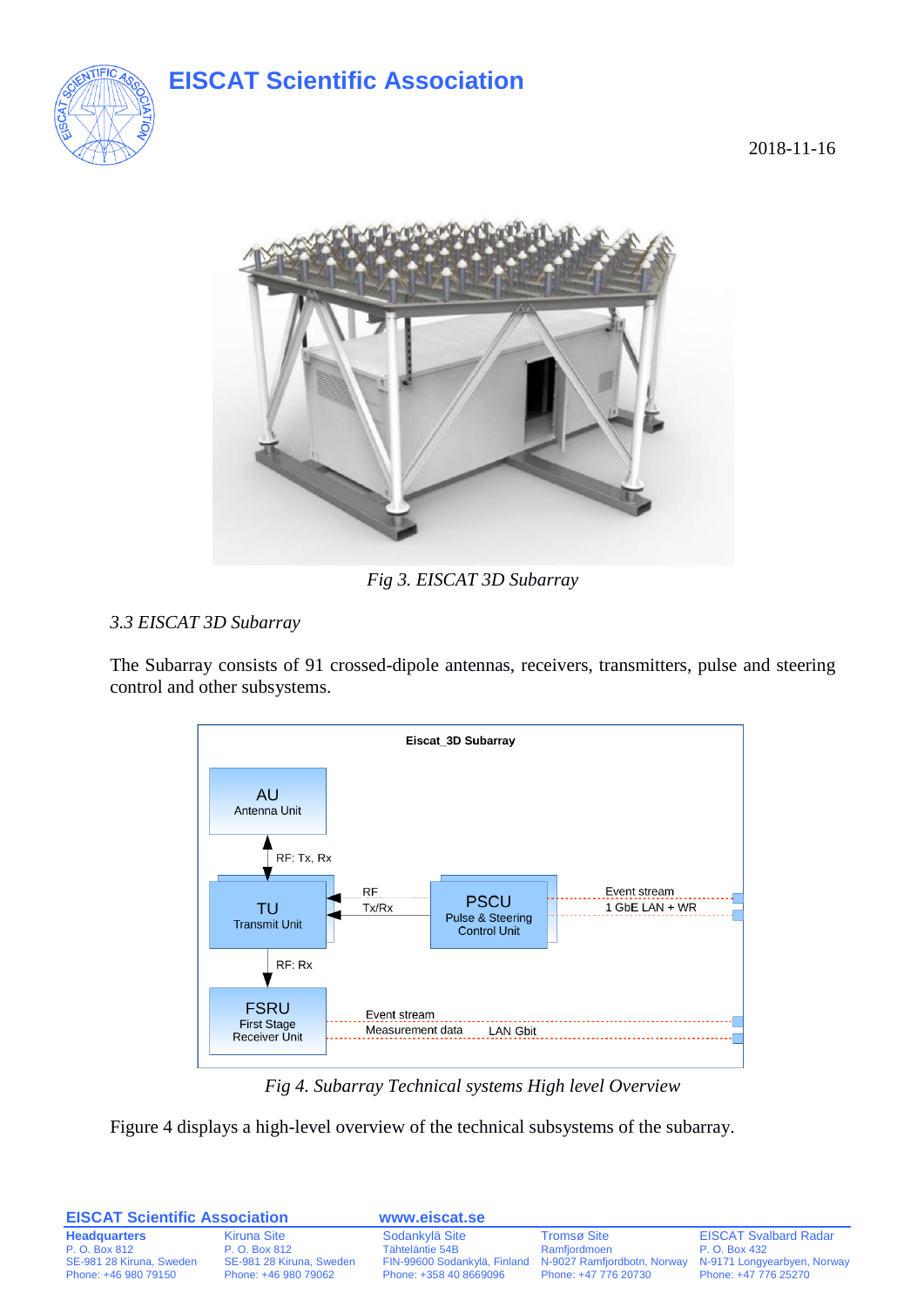

#### 2018-11-16

In the instrument container, which houses Transmit Units and PSCUs, are placed 6 standard 19" racks for the 182-channels. The transmitters are divided into groups of 8 transmit channels and up to four such groups, along with their power supplies, are placed in each rack. The PSCU is likewise to be divided into groups of 16 channels, with each group supplying signals to two groups of Solid State Power Amplifiers (SSPAs) as shown in figure 5. Each PSCU shall be 2U in height, support 16 channels to serve 16 SSPAs, and include its own power supply.



*Fig 5. Instrument container rack housing arrangement of PSCU and TU.* 

#### <span id="page-7-0"></span>*3.4 Pulse and Steering Control Unit (PSCU)*

The PSCU is a device to convert digital baseband signals to 233.28 +/- 3 MHz RF so that it can drive a set of 16 power amplifiers *(SSPA)*. Waveform details are calculated external to the PSCUs, transferred to each PSCU in advance, and shall be saved to the memory of the PSCU. A single waveform is sent to all 16 channels in a given PSCU *(we call this a waveform execution)* but different channels should have different phases *(for beam steering)*.

Time critical commands transfer channel-specific beam direction-related information to each PSCU. Beam direction is determined by a coarse time delay and a phase adjustment. A delay is implemented by shifting waveform execution time by integer numbers of sampling intervals (*which is same for all channels in a PSCU*).

Phase adjustment of the resulting RF signal for each channel is added to either the IQ signal phase or to the carrier. Polarization phase and calibration correction is included in the commanded phase

| <b>EISCAT Scientific Association</b>             |                                                  | www.eiscat.se          |                                                                                  |                                                     |
|--------------------------------------------------|--------------------------------------------------|------------------------|----------------------------------------------------------------------------------|-----------------------------------------------------|
| <b>Headquarters</b>                              | Kiruna Site                                      | Sodankylä Site         | <b>Tromsø Site</b>                                                               | <b>EISCAT Svalbard Radar</b>                        |
| P. O. Box 812                                    | P. O. Box 812                                    | Tähteläntie 54B        | Ramfjordmoen                                                                     | P. O. Box 432                                       |
| SE-981 28 Kiruna, Sweden<br>Phone: +46 980 79150 | SE-981 28 Kiruna, Sweden<br>Phone: +46 980 79062 | Phone: +358 40 8669096 | FIN-99600 Sodankylä, Finland N-9027 Ramfjordbotn, Norway<br>Phone: +47 776 20730 | N-9171 Longyearbyen, Norway<br>Phone: +47 776 25270 |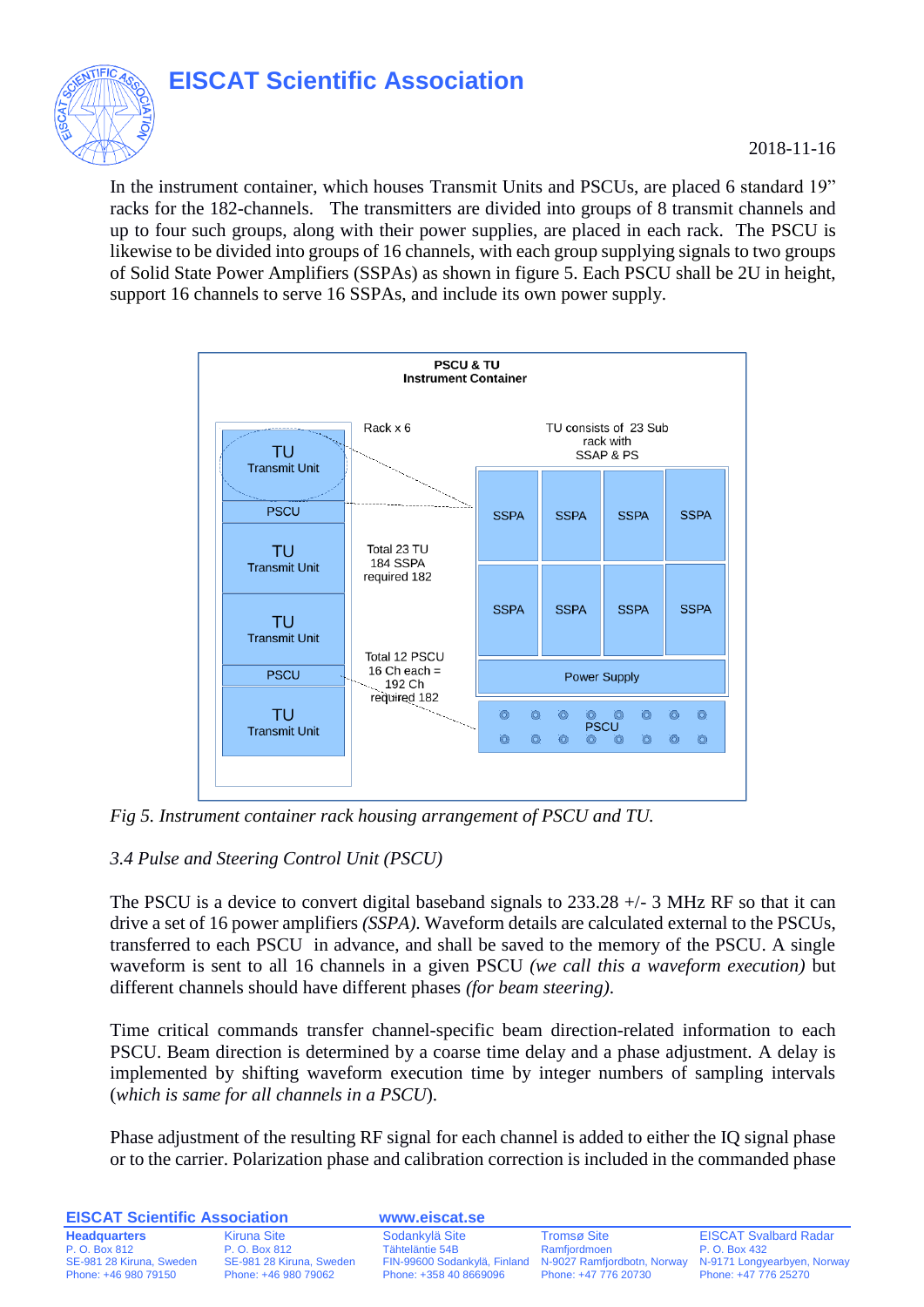

2018-11-16

value. Amplitude variations are handled by a combination of the gain calibration value and the vector amplitude of the IQ signal. Figure 6 shows an example of a modulated waveform and the commanded phases for three channels.



*Figure 6. Example timing for a modulated waveform and beam steering phases for three of the 16 channels.*

For each of the 16 channels, the PSCU shall upconvert the digitally-defined baseband waveform to an adjustable frequency around 233 MHz and this signal should be Digital-to-Analogue converted to an analogue RF signal. All analogue signals must be phase locked within a PSCU and (using White Rabbit) between PSCUs.

A PSCU consists of following logical components:

- Exciter
- Power supplies
- PSCU System Controller
- White Rabbit slave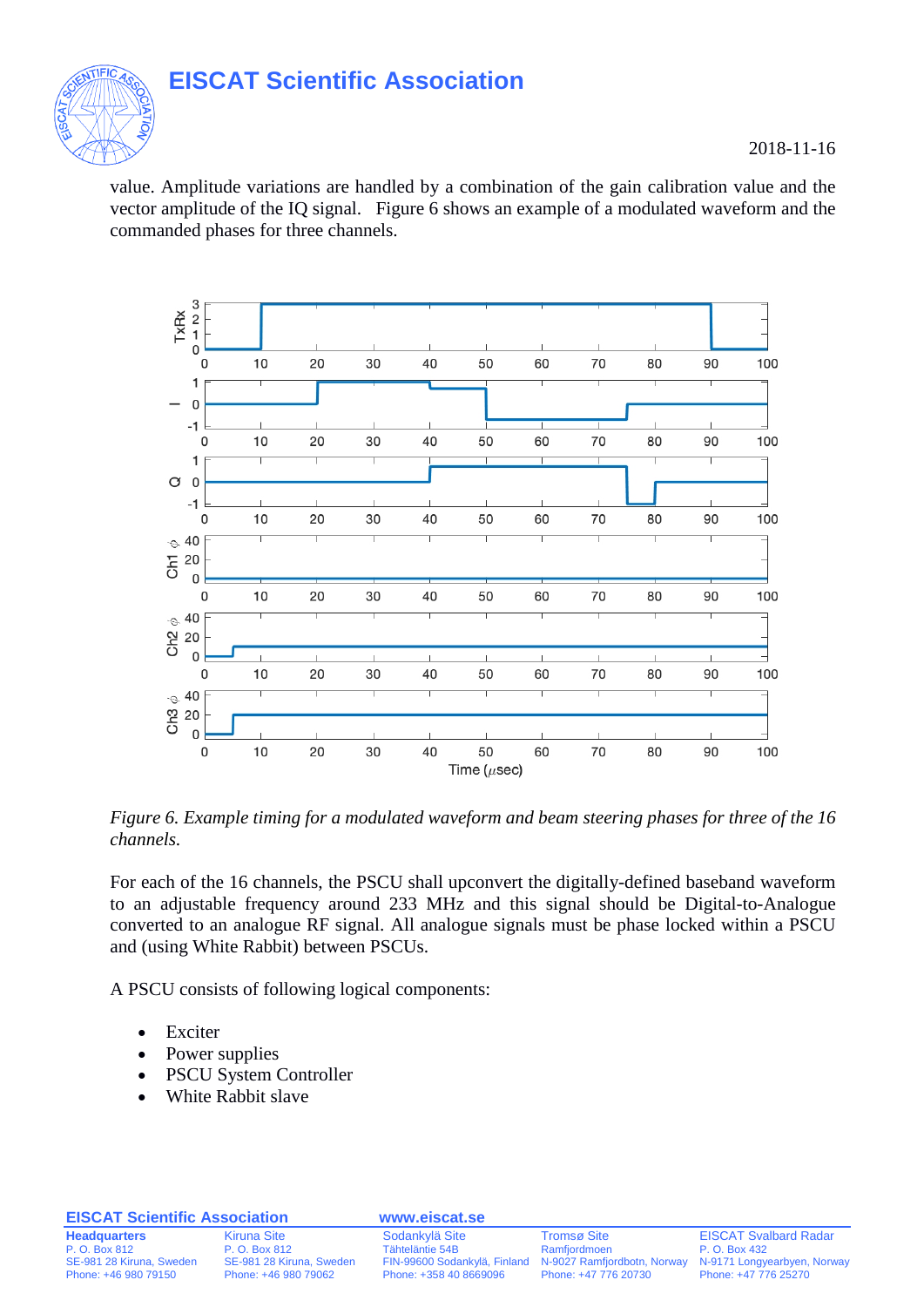

#### <span id="page-9-0"></span>*3.4.1 PSCU System Controller*

System Controller receives waveform IQ-data and commands and controls Exciters.

- System Controller acts as a socket server connected to a site LAN network.
- System Controller also sends notifications to the external control system.
- System Controller is time synchronized through the WR system.

#### <span id="page-9-1"></span>*3.4.2 White Rabbit (WR) Slave*

The WR Slave extracts the time and synchronization from the 1 GbE network and provides synchronized clock signals to System Controller and Exciters.

#### <span id="page-9-2"></span>*3.5 External Interface*

Interface with External sources and Units

| Name       | Type                          | <b>Information</b>               |
|------------|-------------------------------|----------------------------------|
| RF out     | 16 x BNC                      | The radio frequency signals      |
|            |                               | from PSCU to the Transmit        |
|            |                               | Unit are<br>this<br>sent<br>over |
|            |                               | interface.                       |
| <b>LAN</b> | Control interface 1 GbE SFP   | The<br>with<br>communication     |
|            | slot                          | external controls system is      |
|            |                               | sent over this interface. The    |
|            |                               | WR timing network also uses      |
|            |                               | this interface.                  |
|            |                               |                                  |
| Tx/Rx      | $2 \times$ BNC 50 $\Omega$ 3V | The Tx/Rx signal is used to      |
|            |                               | place the transmitters into      |
|            |                               | transmit mode prior to the start |
|            |                               | of the PSCU waveform signal      |
|            |                               | and back to receive mode after   |
|            |                               | the waveform is completed.       |

#### **EISCAT Scientific Association www.eiscat.se**

 $N-9027$  Ramfjordbotn, Norway

**Headquarters** Kiruna Site Sodankylä Site Tromsø Site EISCAT Svalbard Radar<br>P. O. Box 812 P. O. Box 812 Tähteläntie 54B Ramfjordmoen P. O. Box 432 P. O. Box 812 P. O. Box 812 P. O. Box 812 Tähteläntie 54B Ramfjordmoen P. O. Box 432 P. O. Box 432<br>SE-981 28 Kiruna, Sweden FIN-99600 Sodankylä, Finland N-9027 Ramfjordbotn, Norway N-9171 Longyearbyen, Norway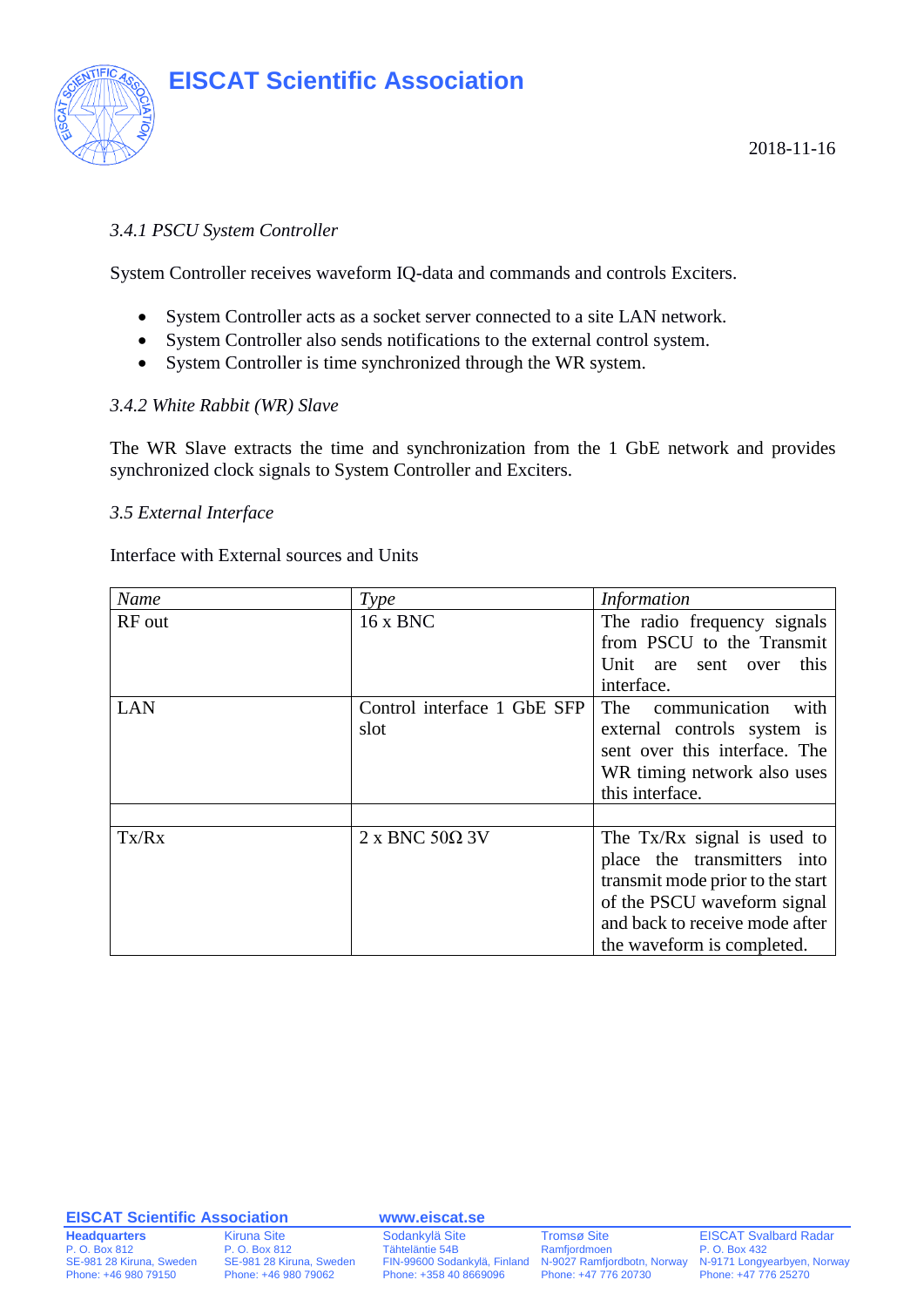

#### <span id="page-10-0"></span>**4. REQUIREMENTS**

#### <span id="page-10-1"></span>*4.1 PSCU System Controller requirements*

| Requirement |                                                                                                                                                                                                                                                                       |
|-------------|-----------------------------------------------------------------------------------------------------------------------------------------------------------------------------------------------------------------------------------------------------------------------|
| SS_PSCU_01  | Operational temperature range shall be from 15<br>to 40 degrees C.                                                                                                                                                                                                    |
| SS_PSCU_02  | PSCU shall boot up automatically after power<br>on into a low power mode.                                                                                                                                                                                             |
| SS_PSCU_03  | Status messages from the System Controller<br>shall be time stamped.                                                                                                                                                                                                  |
| SS_PSCU_04  | The System Controller shall be able to issue<br>autonomous notifications.                                                                                                                                                                                             |
| SS_PSCU_05  | The Subsystem Controller shall have an 1GbE<br>interface.                                                                                                                                                                                                             |
| SS_PSCU_06  | The System Controller shall provide a UDP<br>socket server to be able to receive a command<br>stream.                                                                                                                                                                 |
| SS_PSCU_07  | Configuration commands shall include at least:<br>Change PSCU id number<br>$\bullet$<br>Write waveforms<br>Write channel gain calibration values<br>Clear command FIFO<br>Reset<br>Status request<br>Low power mode<br>Default centre frequency for up-<br>conversion |
| SS_PSCU_08  | Configuration<br>commands<br>shall<br>be<br>implemented immediately                                                                                                                                                                                                   |
| SS_PSCU_09  | Each waveform shall be uploaded in advance<br>(e.g. at experiment start) and include at least:<br>Waveform index<br>$\bullet$<br>Waveform length<br>• Vector of $16 + 16$ bit integer IQ data                                                                         |
| SS_PSCU_10  | It shall be possible to update waveform<br>memory for a future pulse during the<br>waveform execution.                                                                                                                                                                |
| SS_PSCU_11  | Complex baseband sample rates should be 52<br>MSPS $16 + 16$ bit IQ samples.                                                                                                                                                                                          |
| SS_PSCU_12  | PSCU shall be able to receive event stream.<br>Events are:<br>Tx/Rx switch state change<br>Waveform execution                                                                                                                                                         |

#### **EISCAT Scientific Association www.eiscat.se**

Phone: +358 40 8669096<br>Phone: +358 40 8669096

**Headquarters** Kiruna Site Sodankylä Site Tromsø Site EISCAT Svalbard Radar<br>
P. O. Box 812 P. O. Box 812 Tähteläntie 54B Ramfjordmoen P. O. Box 432 P. O. Box 812 P. O. Box 812 P. O. Box 812 Tähteläntie 54B Ramfjordmoen P. O. Box 432<br>
9991 28 Kiruna, Sweden FIN-99600 Sodankylä, Finland N-9027 Ramfjordbotn, Norway N-9171 Longyearbyen, Norway<br>
9991 Phone: +46 980 79062 P SE-981 28 Kiruna, Sweden FIN-99600 Sodankylä, Finland N-9027 Ramfjordbotn, Norway Phone: +46 980 79062 Phone: +358 40 8669096 Phone: +47 776 20730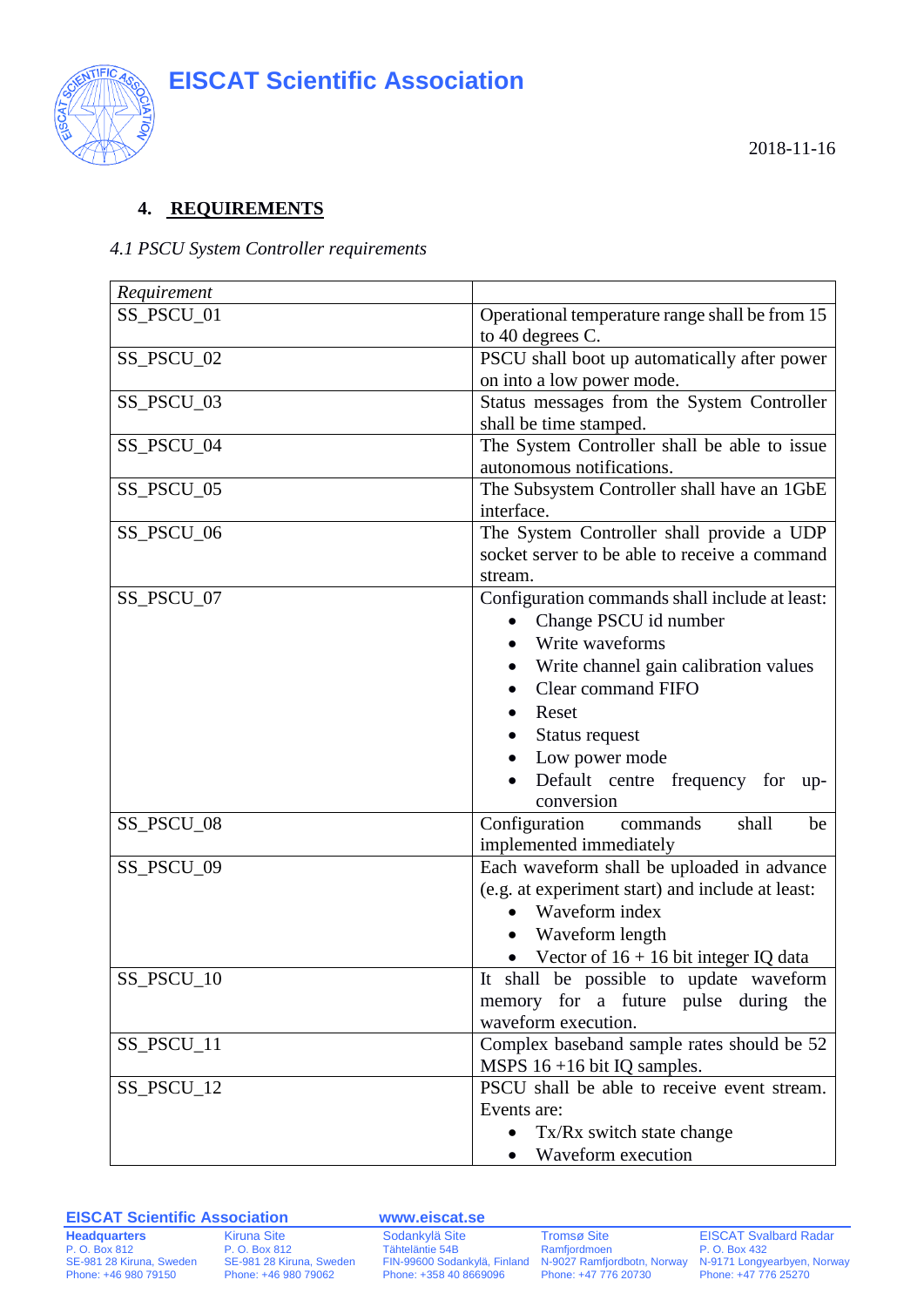

| SS_PSCU_13 | Event stream commands include a time stamp     |
|------------|------------------------------------------------|
|            | for command execution.                         |
| SS_PSCU_14 | The event stream shall be buffered into a      |
|            | command FIFO.                                  |
| SS_PSCU_15 | Start times for the commands in the FIFO will  |
|            | be separated by at least 100 microseconds and  |
|            | they will come in sequential order.            |
| SS_PSCU_16 | The command FIFO shall be able to buffer at    |
|            | least 10 000 events.                           |
| SS_PSCU_17 | Waveform execution command will specify:       |
|            | Start time<br>$\bullet$                        |
|            | Waveform start index<br>$\bullet$              |
|            | • Waveform length                              |
|            | Phase table                                    |
|            | o PSCU index                                   |
|            | Vector of 16 channel phase<br>$\circ$          |
|            | values                                         |
|            | Time shall be UTC integer<br>$\circ$           |
|            | microseconds plus baseband                     |
|            | sample clock count                             |
| SS_PSCU_18 | Waveform execution with change center          |
|            | frequency command                              |
|            | Start time                                     |
|            | Centre frequency<br>$\bullet$                  |
|            | Waveform start index                           |
|            | Waveform length                                |
|            | Phase table                                    |
|            | <b>PSCU</b> index<br>$\circ$                   |
|            | Vector of 16 channel phase<br>$\circ$          |
|            | values                                         |
|            | o Time shall be UTC integer                    |
|            | microseconds plus baseband                     |
|            | sample clock count                             |
| SS_PSCU_19 | The Exciter is time synchronized through the   |
|            | WR system.                                     |
| SS_PSCU_20 | Phase error between channels within a PCSU     |
|            | shall be better than 5 degrees standard        |
|            | deviation over the operational temperature     |
|            | range.                                         |
| SS_PSCU_21 | Phase error between different PSCU units shall |
|            | be better than 10 degrees standard deviation   |
|            | over the operational temperature range.        |
|            |                                                |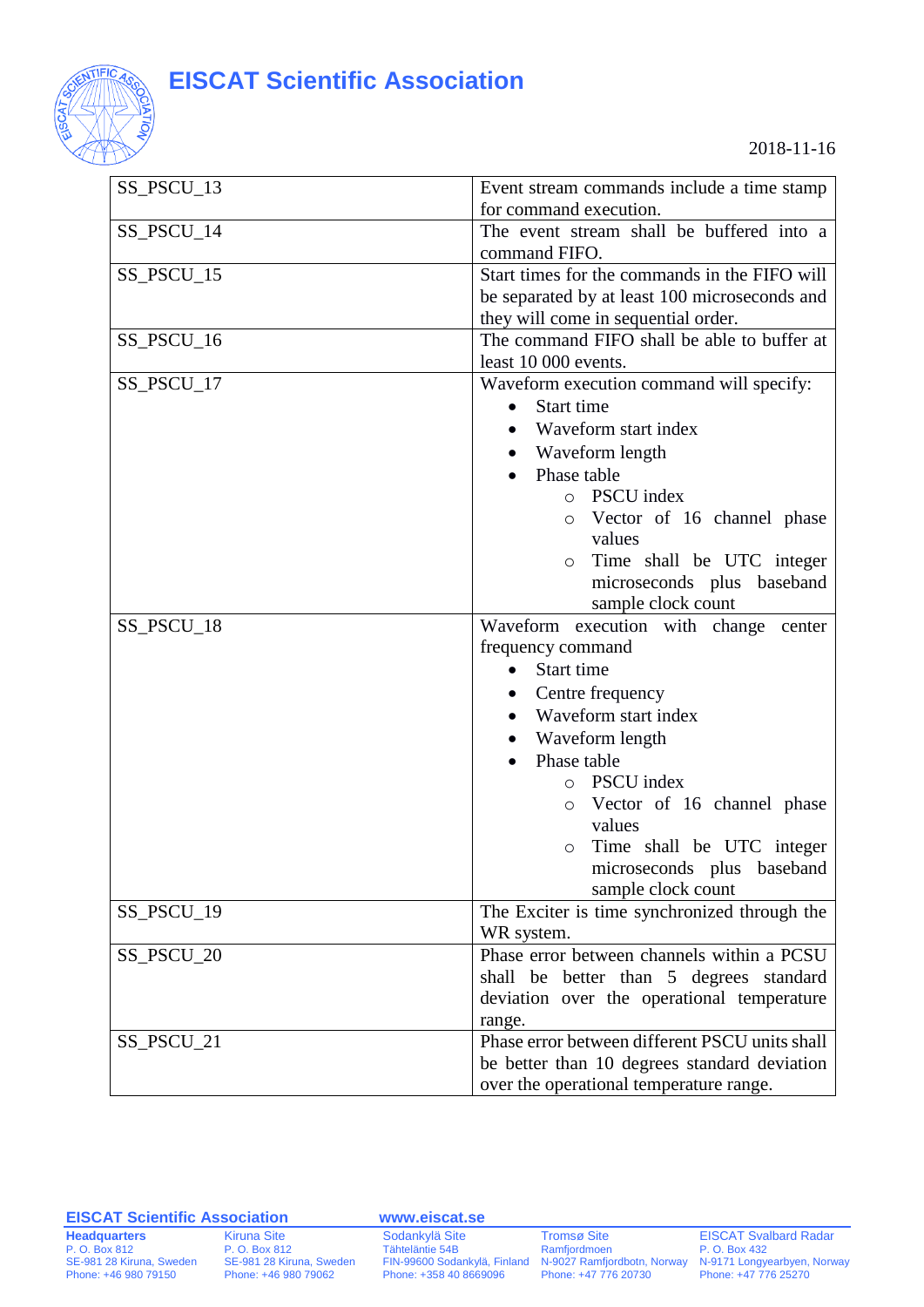

2018-11-16

| $SS_PSCU_22$ | Following a power off command, System  |
|--------------|----------------------------------------|
|              | Controller shall perform the necessary |
|              | shutdown procedures on the PSCU system |
|              | hardware.                              |

#### <span id="page-12-0"></span>*4.2 Exciter Requirements*

| Requirement |                                                             |
|-------------|-------------------------------------------------------------|
| SS_PSCU_23  | Group delay over the operation band 233.28                  |
|             | $+/-$ 3 MHz shall be smaller than 100 ps.                   |
| SS_PSCU_24  | The residual phase noise shall be better than -             |
|             | 100 dBc/Hz at 1K offset.                                    |
| SS_PSCU_25  | The Noise Spectral Density (NSD) better than                |
|             | $-120$ dBm/Hz.                                              |
| SS_PSCU_26  | The SFDR Single tone shall be about -60 dBc.                |
| SS_PSCU_27  | The maximum output amplitude shall be more                  |
|             | than 15 dBm.                                                |
| SS_PSCU_28  | The PSCU exciter function shall have 16 RF                  |
|             | output interfaces having BNC connectors.                    |
| SS_PSCU_29  | Each PSCU shall have two Tx/Rx switch                       |
|             | output connectors delivering same signal.                   |
| SS_PSCU_30  | The Tx/Rx switch output interface shall be two              |
|             | coaxial BNC connectors.                                     |
| SS_PSCU_31  | The interface of the output Tx/Rx control                   |
|             | signal shall have a characteristic impedance of             |
|             | 50 ohms.                                                    |
| SS_PSCU_32  | The Tx/Rx control signal shall have a rise time             |
|             | of $<$ 100 ns.                                              |
| SS_PSCU_33  | The exciter function shall implement an RF                  |
|             | digital to analog converter.                                |
| SS_PSCU_34  | The exciter function implements a digital up                |
|             | converter to adjustable center frequency in the             |
|             | range of 233.28 +/- 3 MHz.                                  |
| SS_PSCU_35  | The exciter function shall send out waveforms               |
|             | at requested UTC times.                                     |
| SS_PSCU_36  |                                                             |
|             | Remote software update shall be implemented<br>to the PSCU. |
|             |                                                             |

#### <span id="page-12-1"></span>*4.3 Power Supply Requirements*

| Requirement |                                           |
|-------------|-------------------------------------------|
| 'SS PSCU 37 | The Power Supply inside PSCU shall have a |
|             | supply voltage of 230 V $(AC)$ .          |